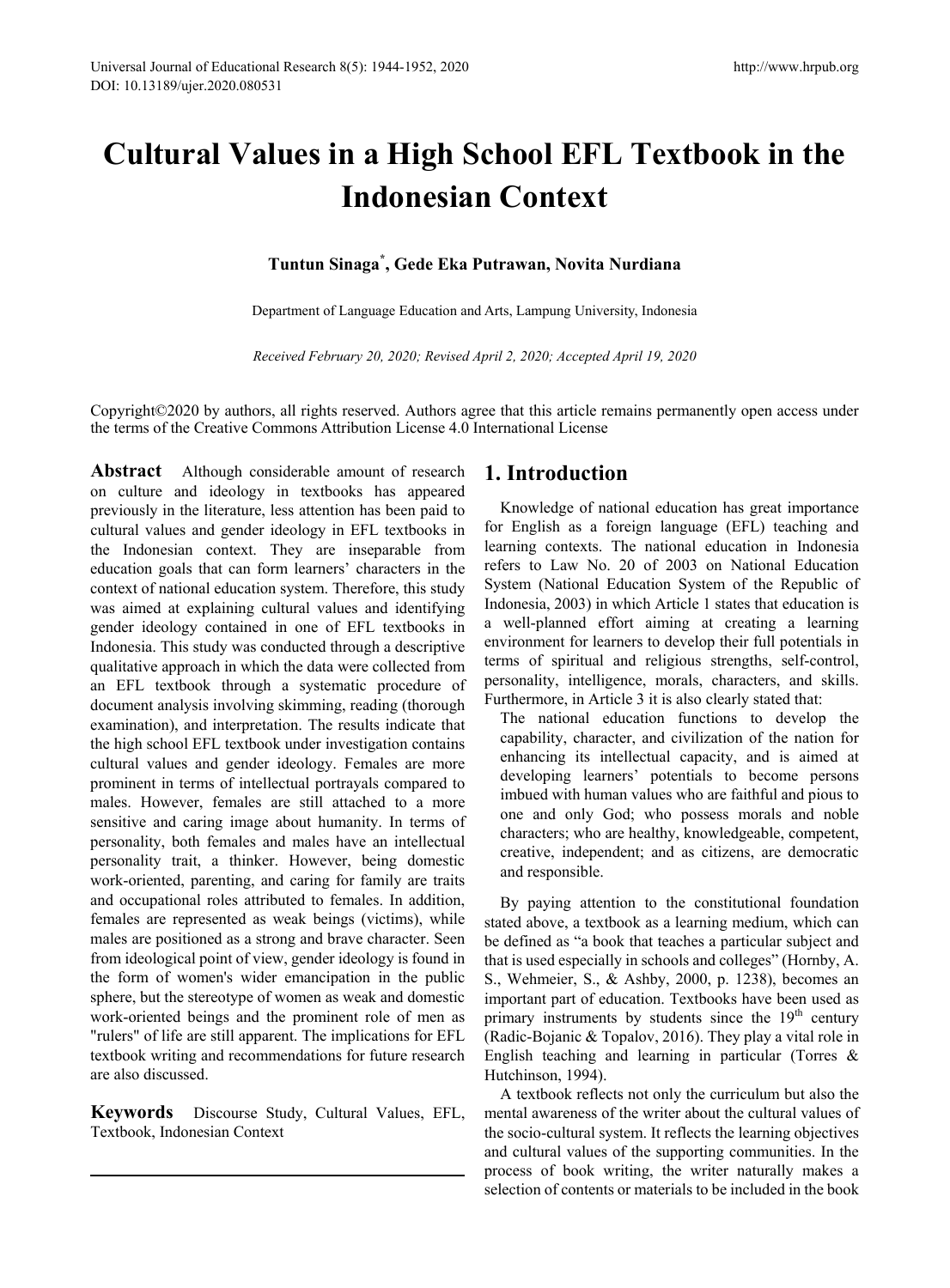because it is a necessary aspect for any book writing (Barker, 2006). The inclusion of essential language and culture according to learners' needs, cultural background and linguistic proficiency is in need to be taken into account (Radic-Bojanic & Topalov, 2016). Textbooks are said to be least analyzed when considering the ways at which education should be directed for improvement (Altbach, Kelly, Petrie, & Weis, 1991). In this case high school English textbooks are assumed to contain ideology and cultural values transferred through information, knowledge in the form of texts and media (graphic illustrations) used in the classroom.

Seen from social reproduction theory, which is "important for a critical understanding of the relations between individual and society, how through the action of people, the social system is perpetuated" (Burton, 2014, p. 1802), it is argued that "schools are not institutions of equal opportunity but mechanisms for perpetuating social inequalities" (Collins, 2009, p. 33). Therefore, as part of education and learning system in the classroom, English textbooks are not sterile from the construction of social discourse in terms of information material, knowledge, language and media technology as well as graphic illustrations contained in the textbooks.

The issue of culture in EFL textbooks in Indonesia has received considerable attention. Integrating learners' culture in English teaching and learning can make learning more accomodating and meaningful and strengthen their national identity (Mahmud, 2019). When learning English as a compulsary subject in junior and high schools in Indonesia, the inclusion of culture also promotes their cultural awareness (Lekawael, Emzir, & Rafli, 2018) that a critical approach represented through classroom materials helps learners develop and increase their intercultural awareness (Hollenback, 2017). A large body of data concerning cultural values in EFL textbooks in Indonesia has also been reported. Local values and culture exist in EFL textbooks (Cahyati & Rahmijati, 2017; Parlindungan, Rifai, & Safriani, 2018; Setyono & Widodo, 2019). Therefore, it is generally accepted that culture and local values play an important role in EFL learning in Indonesia, although EFL textbooks which predominatly represent the target culture, the culture of English, in Indonesia also come into existence (Faris, 2014). Barton & Sakwa (2012) state that gender bias exists in an English-language textbook in Uganda which is represented through the invisibility and silence of women, their employment in domestic roles and lower rank professions. Moreover, their emotion is also negatively represented. In other words, as found by Aljuaythin (2018), women are represented as marginalized and streotypical beings in which, according to Emilia, Moecharam, & Syifa's (2017) finding, male characters are represented more frequently than female ones. Islam & Niaz (2016) also found that only 37% of female characters are used in secondary school textbooks under their investigation, with passive and introvert

characteristics and more traditional and lower rank occupations. They furthermore state that, based on their findings, in Indonesia the representation of female characters is balanced with a total of 45% of all character occurences. Sulaimani (2017) states that females in EFL textbooks in the Saudi Arabian context are underrepresented. Their characters are less frequently represented in the textbooks than the male ones. However, a fair representation of both females and males in an English language teaching textbook in Turkey also exists in which no gender inequality is found throughout the textbook (Demir & Yavuz, 2017).

Although considerable amount of research on cultural values in textbooks has appeared previously in the literature, less attention has been paid to cultural values and gender ideology in the context of Indonesia. Therefore, this study was aimed at explaining cultural values and identifying gender ideology contained in one of EFL textbooks in Indonesia. Hence, an additional study of cultural values and gender ideology in an EFL textbook, which might be useful for teachers who are interested in the field of discourse studies and development of English textbooks in accordance with the objectives of English teaching and learning based on Indonesian cultural values and national education goals, was needed. This preliminary study was specifically aimed at addressing the following research question: What cultural values are represented in a high school EFL textbook in Indonesia?

## **2. Literature Review**

Several studies reveal that ideology (gender) and cultural values contained in textbooks are transferred through various information presented by texts and multimedia in the forms of visual and graphic objects. Ideology in this case refers to "the tacit assumptions, beliefs and value systems which are shared collectively by social groups" (Hatim & Mason, 1997, p. 144 as cited in Hatim & Munday, 2004, p. 102). In other words, it is a basic orientation that contains assumptions, beliefs and value systems (Hatim & Mason, 1997) to operate in social and cultural contexts, for example a selection of materials that is based on local, national or global orientations.

In the context of ideology, "schools, universities and the whole education system are among the most complex, elaborate and pervasive ideological institutions" (Dijk, 1998, p. 186). However, Tilaar (2007) states that education can be an instrument of power to preserve a certain ideology. For example, in the national education system in Indonesia phenomena of neoliberalism principles exist in which education opportunity is directed to people with certain economic classes, not in accordance with cultural values as mandated by the 1945 Constitution of the Republic of Indonesia (Sinaga, 2014). In addition, seen from the historical aspect, the mastery of English language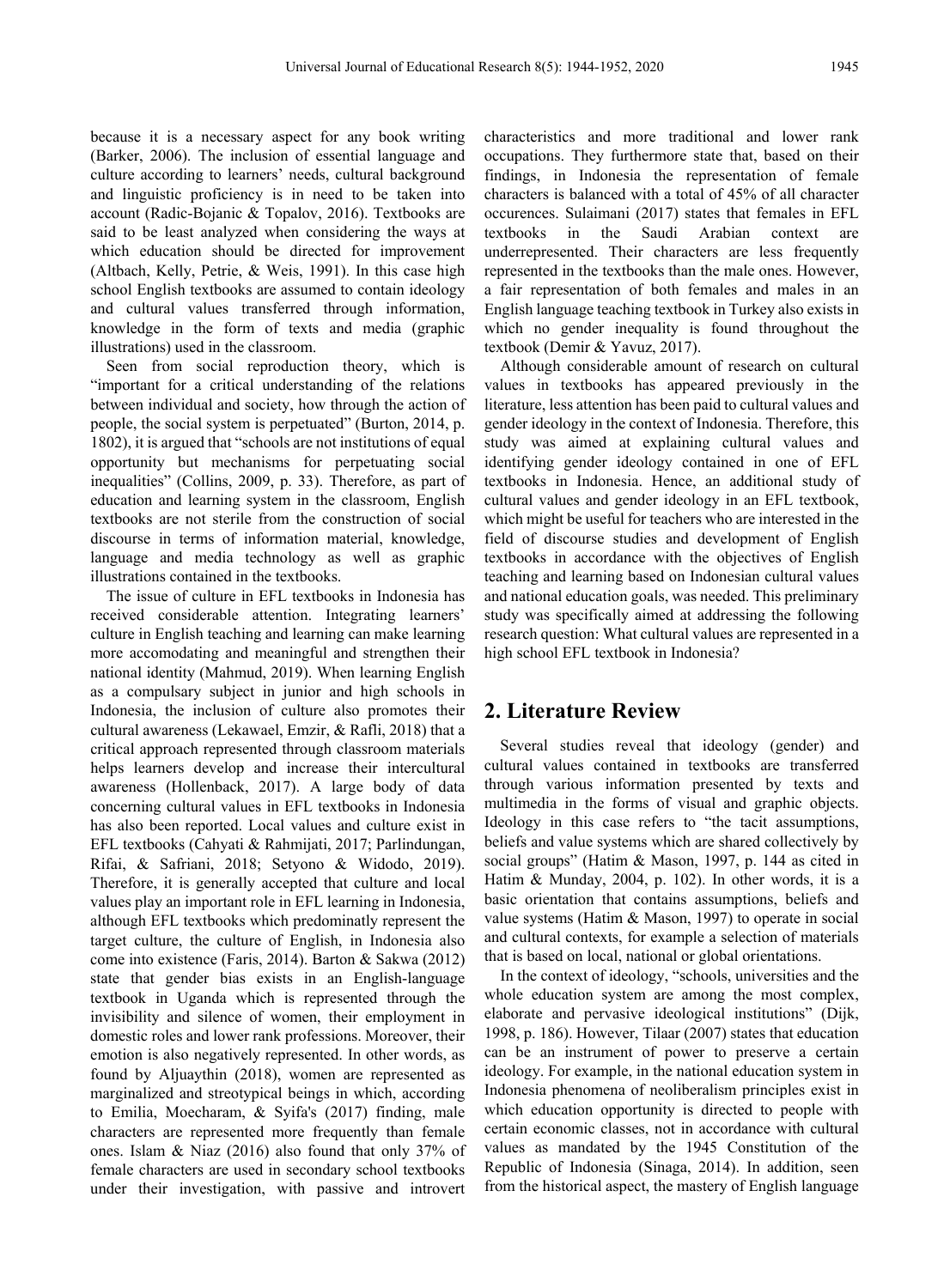and literature is included in post colonialism discourse. English learning and teaching throughout the world is also inseparable from the history and attempts of domination of English culture (Griffiths et al., 1989). Like ideology, knowledge and information contained in books tend not to be neutral and can reinforce the thinking about the dominant group or authority holders in society. In the context of education, Storey (as cited in Tilaar, 2004) states that:

pedagogy does not represent a neutral site, and is free from the operations of power and politics. Far from being the simple transmission of ready-made information, pedagogy is for Giroux a site of struggle, a terrain where the complex relations between knowledge and power are worked over.

In practice, English teaching and learning in Indonesia is directed at intercultural communication skills. Therefore, the selection of information and knowledge material should reflect Indonesian socio-cultural thinking, meaning that it should not be dominated by cultural elements of native speakers (British, American, and Australian). In addition, familiar contexts to learners' worldviews and culture should also be taken into account (Farzaneh, Kohandani, & Nejadansari, 2014). As an international language, the local culture should be reflected in an EFL textbook rather than linked to the culture of the native speakers (Ahmad & Shah, 2014).

The analysis of language in the current study refers to the function of language and symbols as a means of aesthetics and communication. In this analysis an understanding of the importance of language style, in addition to imagination, emotions, and intuition so that "messages" and meanings are absorbed by the reader, is needed. Aesthetics is presented through description (language) and visuals (images or photos). In this context, according to Danesi & Perron (1999, p. 67), culture is "the system of shared meaning that is based on a signifying order." To understand this aesthetic meaning, the semiotic analysis proposed by Danesi (1994) about signs was used to understand cultural representations called as signifying orders which refer to "a complex system of different types of signs that coheres in predictable ways into patterns of representation which individuals and groups can utilize to make or exchange messages". Three key words in the formula include: (a) meaning, (b) understanding, and (c) communicative.

Semiotics is generally defined as "the study of signs or an epistemology about the existence or the actuality of sign in societal life" (Yakin & Totu, 2014, p. 4). Umberto Eco (1979 as cited in Yakin & Totu, 2014) states that semiotics refers to everything that can be considered as a sign, which significantly substitutes something for something else.

Semiotic theory is used to dismantle gender ideology and cultural values contained in the EFL textbook under investigation into linguistic and non-linguistic features. This theory was initially introduced by two prominent figures, namely Ferdinand de Saussure (1857-1913) and Charles Sander Pierce (1839-1914), the former had a background in linguistics, while the latter in philosophy. Both of them have developed semiotics and made great contributions to the field from different perspectives. Today, the semiotic approach has been used as references in various disciplines of thought, not only in the field of linguistics and philosophy but also in arts and humanities e.g. antropology, psychology, text analysis, mathematics, communication, and so on (Yakin & Totu, 2014).

The main focus of Saussure's theory about semiotics is the principle that emphasizes "language as a system of signs." The system of linguistic signs is "the most superior sign system compared to other sign systems in the real world" since it plays a vital role in constructing reality (Yakin & Totu, 2014, pp. 5–6). According to Saussure, a sign is a unit of two inseparable fields, like a piece of paper. A sign (word or picture) has two aspects that are captured by the human senses called *signifier*, a marker field or another aspect form called *signified*, a signified field or concept or meaning. The second aspect is contained in the first.

The primary principles of Peirce's theory are closely related to "the human mind and sign boundaries, the three-dimensional system (triadic/trichotomy) and the relativity regarding the three typologies or taxonomies of signs (icon, index and symbol)" (Yakin & Totu, 2014, p. 6). An icon is a sign between the sign and the reference which has a similarity relationship and is usually called a metaphor. An example of an icon is portrait. Index refers to a close relationship of existence, for example, a sign of arrow pointing which shows a certain place around it. A symbol refers to signs in which their existence is recognized based on convention, for example written language.

To Barthes (1985), an important factor in the connotation is the marker in the first order. If this theory is associated with various texts contained in the textbook being discussed, then each text message refers to the *signifier* (layer of expression) and *signified* (layer of meaning). Through verbal and visual elements, two levels of meaning are obtained, namely the denotative meaning found in the first level of semiosis and the connotative one obtained from the next level of semiosis. In this study, Pierce's theory was used to analyze and interpret the visual materials, to look at the signs contained in the textbook (icons, indexes, symbols), while the Saussure's theory was used to see the *signifier* and *signified*. The Barthes's theory was directed to look at how codes operate in revealing ideology through various codes: hermeneutic codes, semantic codes, symbolic codes, narrative codes and cultural codes.

## **3. Materials and Methods**

This study was conducted through a descriptive qualitative approach in which the data were taken from an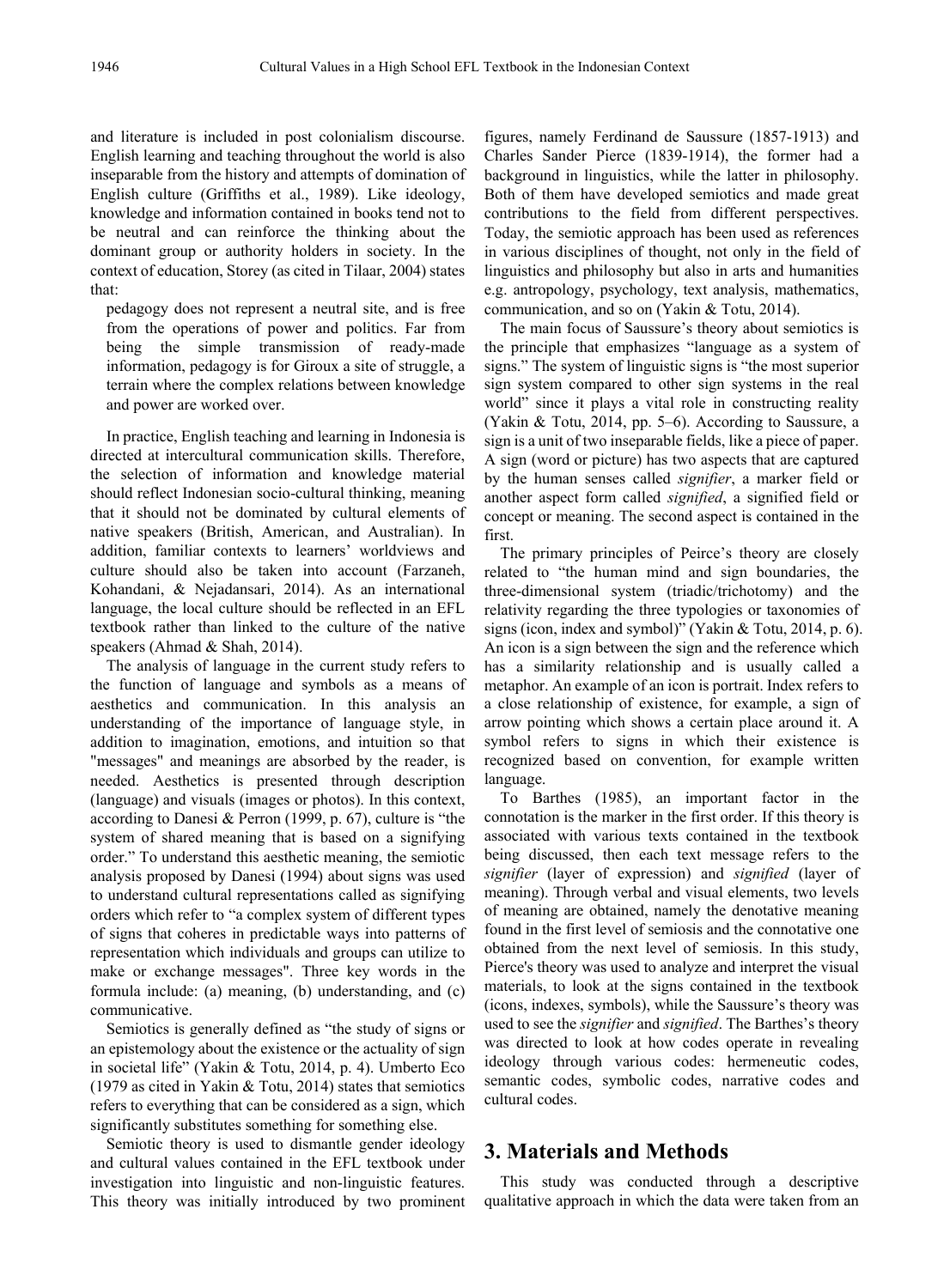EFL textbook entitled *Developing English Competencies for Senior High School (SMA/MA)* (Doddy, Sugeng, & Effendi, 2008). The selected book was a high school English textbook which was aimed at helping students improve their English competence and competitiveness after graduation in the context of Indonesian national education system in the era of globalization. This study was conducted for four months in Bandar Lampung, Sumatra island, Indonesia.

The data were collected through a systematic procedure of document analysis which "involves skimming (superficial examination), reading (thorough examination), and interpretation" (Bowen, 2009, p. 32). The document analyses consist of both content and thematic analyses, the former refers to how information is categorically organized in accordance with the central aims of the research (Bowen, 2009), while the latter refers to the recognition of patterns within the data (Fereday & Muir-Cochrane, 2006 as cited in Bowen, 2009). In addition, the analysis was also undertaken through semiotic approach and critical discourse study which focused on the elements of the textbook, texts, linguistic and non-linguistic features, which contained "hidden" ideology, representing the formal education system in a society and which can be said to be ideological (Barker, 2006).

## **4. Results and Discussion**

The *Developing English Competencies for Senior High School (SMA/MA)* (Doddy et al., 2008) textbook was designed to help the eleventh grade students of senior high school in Indonesia communicate in English in accordance with the context of language use. This literacy-based approach helped them get more English learning experiences and exposures to the aspects of interpretation, convention, collaboration, cultural knowledge, problem solving, reflection, and language use.

The textbook under study consists of 10 chapters and 2 reviews. Each chapter includes four language skills, listening, speaking, reading and writing with linguistic features, contents, and media. It comprises some different types of texts.

#### **4.1. Gender Ideology, Quality, and Cultural Imagery**

Gender and cultural values in the textbook under investigation are found through linguistic features, which are quoted from various texts that describe gender ideology (role division), quality and cultural imagery as presented in Table 1 below.

|  | <b>Table 1.</b> Gender ideology, quality, and cultural imagery |  |  |  |
|--|----------------------------------------------------------------|--|--|--|
|--|----------------------------------------------------------------|--|--|--|

| Female    |                                                                                             | Male                                                              |  |
|-----------|---------------------------------------------------------------------------------------------|-------------------------------------------------------------------|--|
|           |                                                                                             | He cannot be disturbed. He is very busy (p. 31)                   |  |
|           | She must give a general lecture at the university at 11 a.m. $(p, 7)$                       | He has a number of research and surveys in the related field<br>٠ |  |
|           | She is a qualified teacher here (p. 29)                                                     | (p. 82)                                                           |  |
|           | She is a member of an outstanding writing society in Indonesia                              | Well, Ladies and Gentlemen, give a big applause to Ian            |  |
|           | and is the award-winning author of some best-selling books (p.                              | Blackley. That in his age he gives so much attention to the       |  |
|           | 70)                                                                                         | problems around us. He can be a good example for the young        |  |
|           | She has written several books in the same field (p. 73)                                     | generation (p. 93)                                                |  |
|           | She is giving advice to Danu (p. 28)                                                        | As the years went by, he remained small, but he became a          |  |
|           | She advised me to study hard (p. 31)                                                        | kind and intelligent boy. One day, it was necessary to take       |  |
|           | She advises me to do the best (p. 32)                                                       | the cart and go and fetch his father (p. 236)                     |  |
|           | What she does is for the goodness of her children (p. 32)                                   | Yeah. I am with you. But don't be angry with him. Just ask        |  |
|           | because she didn't want me to fail (p. 32)                                                  | him why he didn't go to school for 3 days and where he went       |  |
| $\bullet$ | she gave them all a great big hug $(p. 38)$                                                 | (p. 9)                                                            |  |
|           | When she came to the river, she saw a peach floating down the                               | A man is stopped by a policewoman because he violated a           |  |
|           | stream; so she picked it up, and carried it home with her, thinking                         | traffic regulation $(p. 30)$                                      |  |
|           | to give it to her husband to eat when he should come in (p. 42)                             | I must stop my studies because my father retired three            |  |
| $\bullet$ | But she has to take her mother to see a doctor after work (p. 116)                          | months ago. So he cannot pay my school fees (p. 7)                |  |
|           | She was unhappy all the time, for she felt that she was intended                            | Why did he want to finish everything quickly? (p. 26)             |  |
|           | for a life of refinement and luxury (p. 209)                                                | He is in the admonition of God (p. 31)                            |  |
|           | Tia is feeling sad because somebody she trusts is a traitor (p. 110) $\left  \cdot \right $ | Ali was a lazy man. He looked for leaves for about ten            |  |
| $\bullet$ | A girl should not only beautify her face but also her thought, heart,                       | minutes and then he climbed a tree to sleep. He was afraid of     |  |
|           | and the way she behaves (p. 246)                                                            | wolves. When he woke up, he was surprised to see forty            |  |
|           | Sinta doesn't go to school because she is sick (p. 47)                                      | thieves on forty horses. They stopped in front of a big rock      |  |
| $\bullet$ | "There's nothing I can do about this problem now," she sighed (p.                           | (p. 33)                                                           |  |
|           | 113)                                                                                        | he loaned his horns without hesitation, just twisting them        |  |
|           |                                                                                             | right off his head (p. 35).                                       |  |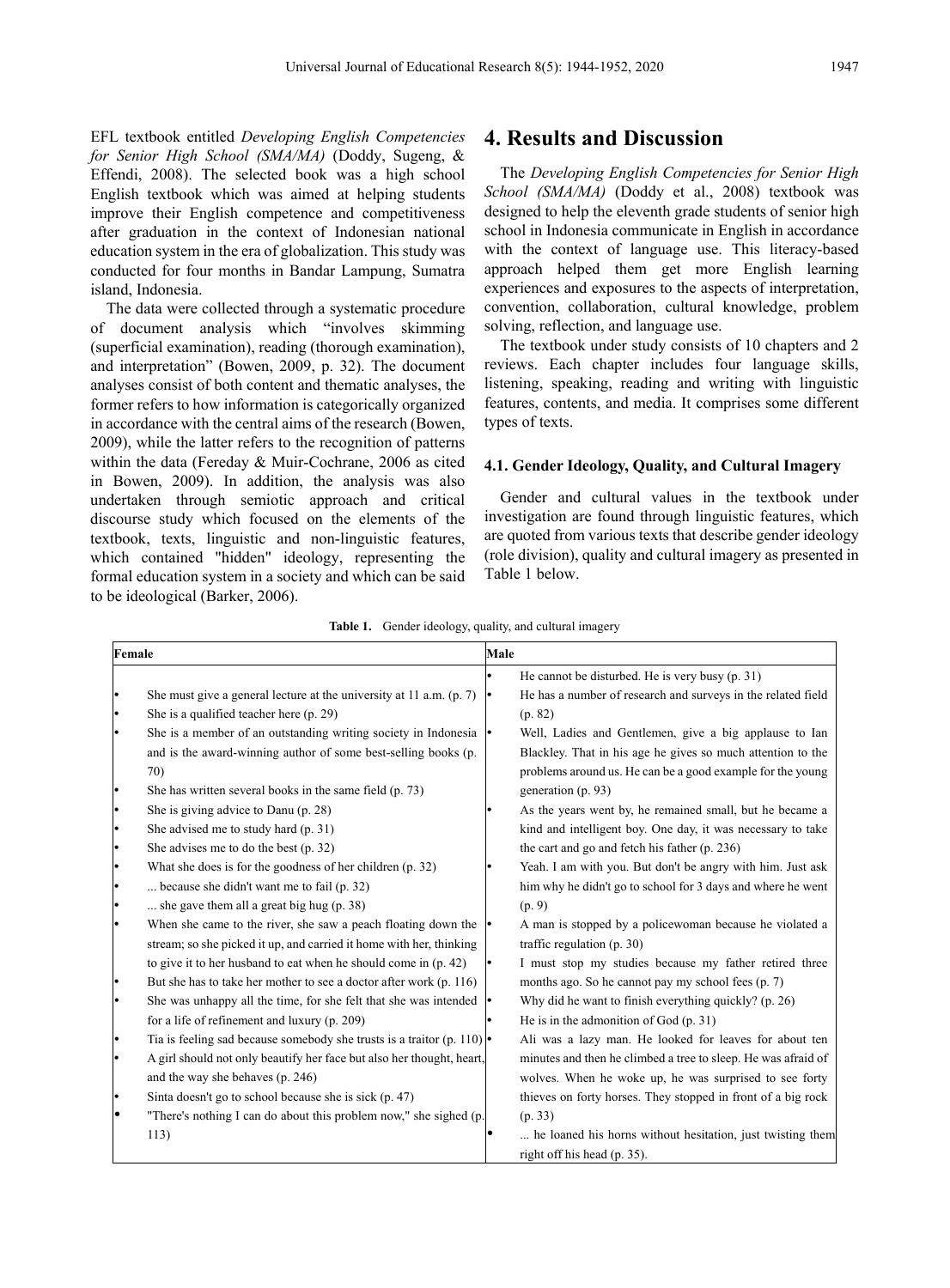In terms of public roles and intellectual values, gender equality values are found through employment or professions (e.g. lecturers, book authors). This finding is not in line with Barton & Sakwa's (2012) finding in which they state females have lower rank professions. This suggests that females are encouraged to take non-traditional careers (Demir & Yavuz, 2017) which sounds positive without any discriminatory practices (Demir & Yavuz, 2017) as shown in the following excerpts.

**"**She must give a general lecture at the university at 11 a.m." (p. 7)

"She is a qualified teacher here." (p. 29)

"She is a member of an outstanding writing society in Indonesia and is the award-winning author of some best-selling books." (p. 70)"

"She has written several books in the same field." (p. 73)

In general, females in this book are more prominent in terms of intellectual portrayals compared to males (e.g.

"Ali was a lazy man"). On the other hand, women are still attached to a more sensitive and caring image about humanity or feelings towards people, which is in line with Emilia, Moecharam, & Syifa's (2017) findings, as shown in the following excerpts.

"She is giving **advice** to Danu." (p. 28)

"She **advised** me to study hard." (p. 31)

"She **advises** me to do the best." (p. 32)

"What she does is for the goodness of her children." (p. 32)

"… because **she didn't want me to fail**." (p. 32)

"… she gave them all **a great big hug**." (p. 38)

"When she came to the river, she saw a peach floating down the stream; so she picked it up, and carried it home with her, **thinking to give it to her husband** to eat when he should come in." (p. 42)

In the following Table 2, the roles and traits of gender are also found as follows.

| Male                                                                                                                                                                                                                                                                                                                                                                                                                                                                                            | <b>Roles</b><br>and<br><b>Traits</b>                         | Female                                                                                                                                                                                                                                                                                                                                                                                                                                                                                                                                                                                                                                                    |
|-------------------------------------------------------------------------------------------------------------------------------------------------------------------------------------------------------------------------------------------------------------------------------------------------------------------------------------------------------------------------------------------------------------------------------------------------------------------------------------------------|--------------------------------------------------------------|-----------------------------------------------------------------------------------------------------------------------------------------------------------------------------------------------------------------------------------------------------------------------------------------------------------------------------------------------------------------------------------------------------------------------------------------------------------------------------------------------------------------------------------------------------------------------------------------------------------------------------------------------------------|
| He cannot be disturbed. He is very busy (p. 31)<br>He has a number of research and surveys in the related<br>field $(p. 82)$<br>give a big applause to Ian Blackley. That in his age he<br>gives so much attention to the problems around us. He<br>can be a good example for the young generation (p. 89)<br>As the years went by,  but he became a kind and<br>intelligent boy. One day, it was necessary to take the cart<br>and go and fetch his father, (p. 236)                           | Intellectual/<br>thinker                                     | She must give a general lecture at the university at 11 a.m.<br>(p. 7)<br>She is a qualified teacher here (p. 29)<br>She is a member of an outstanding writing society in<br>Indonesia and is the award-winning author of some best<br>selling books (p. 70)<br>She has written several books in the same field (p. 73)                                                                                                                                                                                                                                                                                                                                   |
|                                                                                                                                                                                                                                                                                                                                                                                                                                                                                                 | Domestic work.<br>parenting, and<br>caring for the<br>family | She is giving advice to Danu (p. 28)<br>She advised me to study hard (p. 31)<br>She advises me to do the best. (32)<br>What she does is for the goodness of her children (p. 32)<br>because she didn't want me to fail (p. 32)<br>she gave them all a great big hug $(p. 38)$<br>she saw a peach floating down the stream; so she picked<br>it up, and carried it home with her, thinking to give it to her<br>husband to eat when he should come in (p. 42)<br>But she has to take her mother to see a doctor after work (p.<br>116)<br>She was unhappy all the time, for she felt that she was<br>intended for a life of refinement and luxury (p. 209) |
|                                                                                                                                                                                                                                                                                                                                                                                                                                                                                                 | Victim                                                       | Tia is feeling sad because somebody she trusts is a traitor<br>(p. 110)                                                                                                                                                                                                                                                                                                                                                                                                                                                                                                                                                                                   |
| Yeah. I am with you. But don't be angry with him. Just<br>ask him why he didn't go to school for 3 days and where<br>he went $(p, 9)$<br>A man is stopped by a policewoman because he violated<br>a traffic regulation $(p. 30)$                                                                                                                                                                                                                                                                | Weak, women<br>as "weak"<br>creatures                        | A girl should not only beautify her face but also her<br>thought, heart, and the way she behaves (p. 246)<br>Sinta doesn't go to school because she is sick. "There's<br>nothing I can do about this problem now," she sighed. All<br>she could do was weep to herself in secret (p. 47)                                                                                                                                                                                                                                                                                                                                                                  |
| I must stop my studies because my father retired three<br>months ago. So he cannot pay my school fees (p. 7)<br>Why did he want to finish everything quickly? (p. 26)<br>He is in the admonition of God $(p. 31)$<br>Ali was a lazy man. When he woke up, he was surprised<br>to see forty thieves on forty horses. They stopped in front<br>of a big rock. (p. 44) - fiksi- the millipede offered, he<br>loaned his horns without hesitation, just twisting them<br>right off his head (p. 33) | Strong and<br>brave                                          |                                                                                                                                                                                                                                                                                                                                                                                                                                                                                                                                                                                                                                                           |

**Table 2.** Gender: Roles and traits of males and females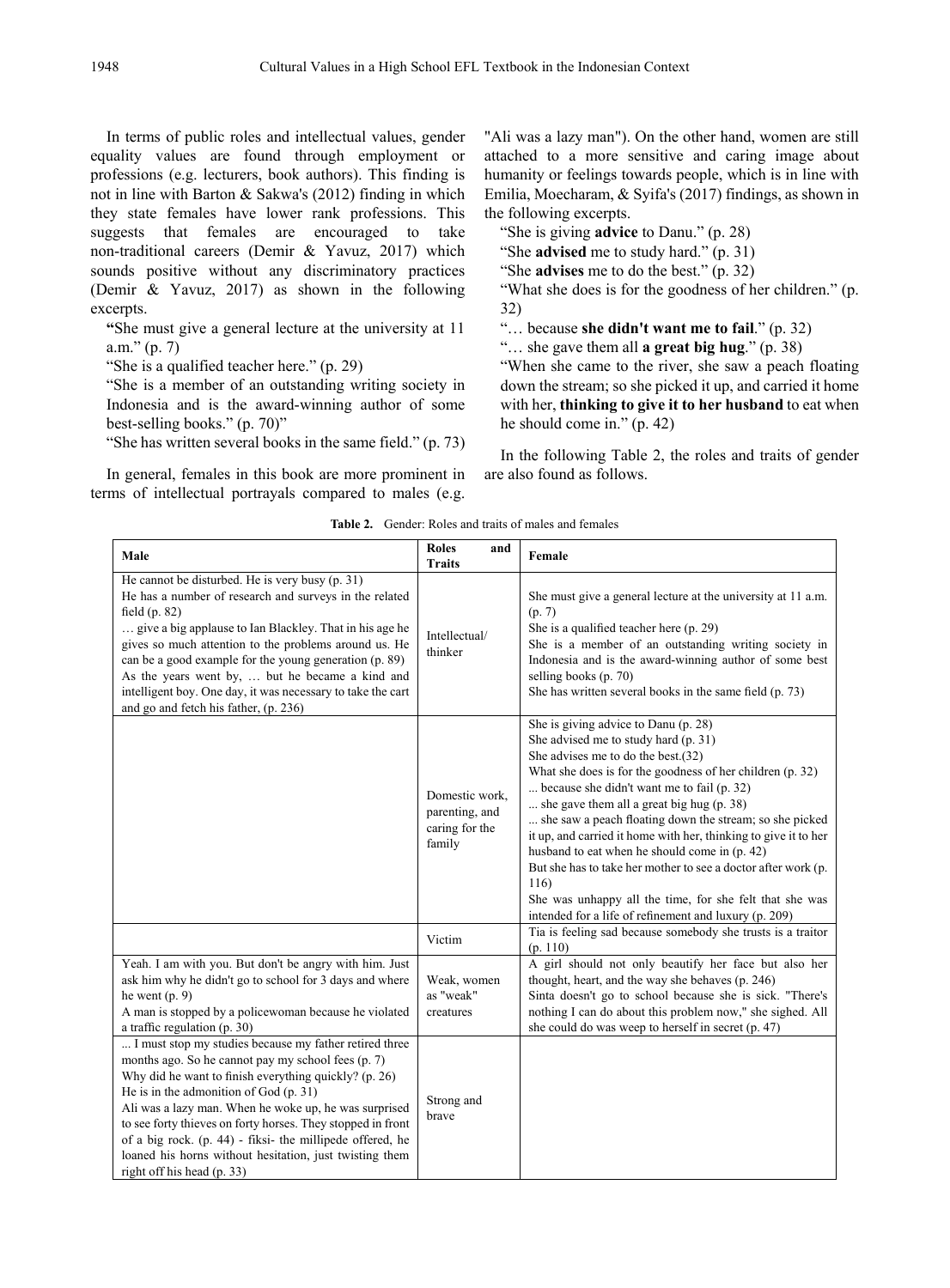Table 2 illustrates that both females and males have an intellectual personality trait, both are thinkers. This finding is in line with Islam & Niaz's (2016) finding that states that in the context of Indonesia the representation of characters between males and females is balanced and Demir & Yavuz's (2017) finding that states that no gender inequality exists. Being domestic work-oriented, parenting, and caring for the family are traits and occupational roles attributed to females. This finding is in line with Barton & Sakwa's (2012) finding that states women are also restricted to domestic sphere in which they are frequently portrayed in a housewife-mother capacity, they do household tasks and care for their family.

Females are portrayed as victims, which is in line with Wright's (1995) finding (as cited in Islam & Niaz, 2016). They are represented as weak beings, which is in line with Barton & Sakwa's 2012) finding that states women are negatively presented and positioned as a weak character. On the contrary, males are positioned as a strong and brave character, which is in line with the findings of Barton & Sakwa, 2012; Sulaimani, 2017; Hussain, Naz, Khan, Daraz, & Khan, 2015 as cited in Aljuaythin, 2018; Chung, 2000 as cited in Amerian & Esmaili, 2015.

#### **4.2. Visual Analysis**

The representation through language, which is supported by using pictures/photos/live images, in this book refers to the realm of education, specifically classrooms and English learning activities. The analysis of both first level signifier and second level signified is shown in Table 3 as follows.



**Table 3.** First level signifier and second level signified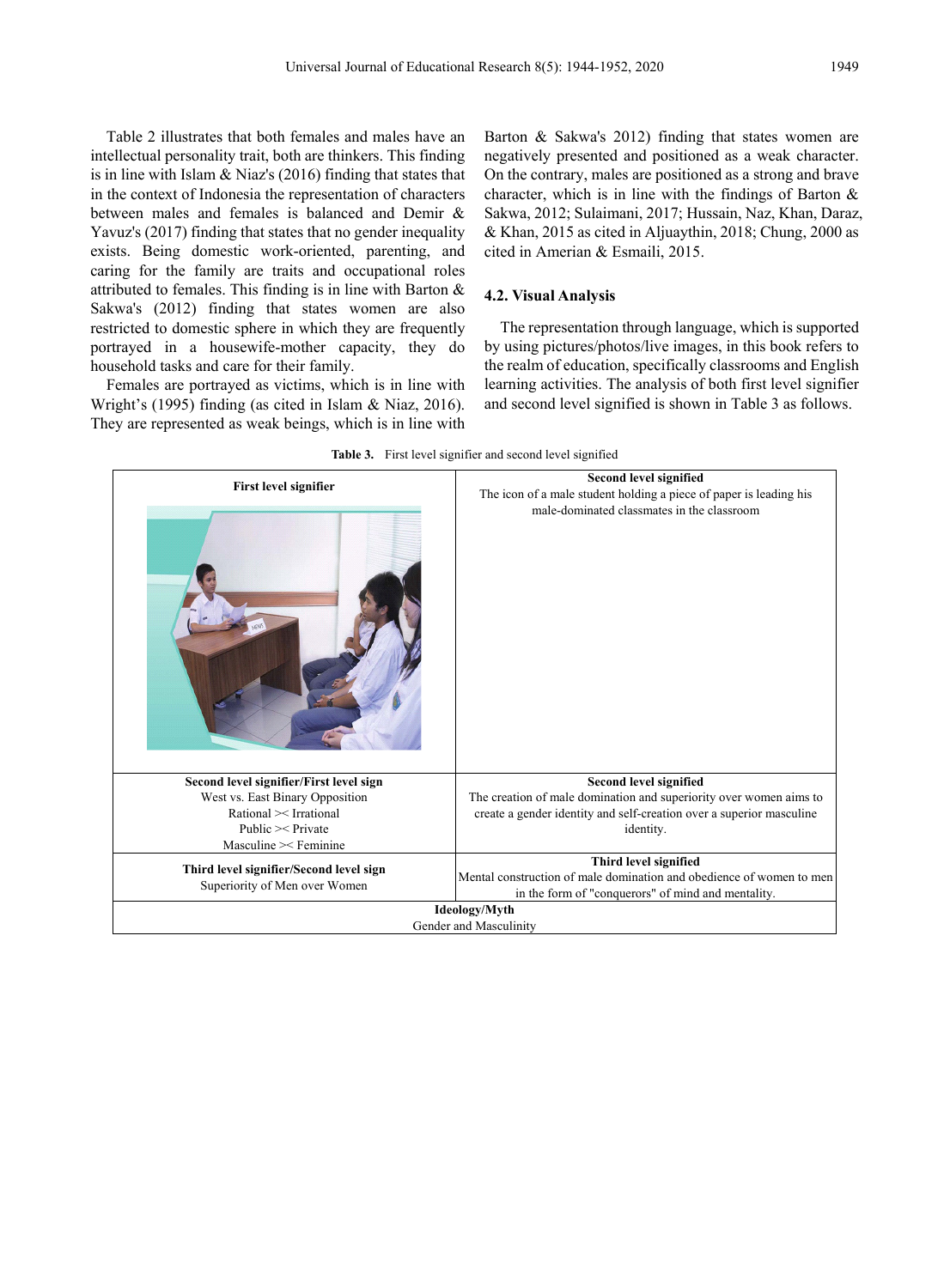Table 3 gives information that, semiotically, the photo in the book cover is a welcome for students. The first level signifier of this photo depicts the class situation as a "whole" with icons which then function as signified. They include an icon of a male student holding a piece of paper (educated) is leading his male-dominated classmates in the classroom. At this stage the signifier and signified are still denotative. At the connotative level, the first level signifier which then becomes the second level signifier indicates the existence of binary opposition between Men and Women, Masculine vs. Feminine. This signifier in semiosis (Barthesian) is referred to as signified, the creation of an "image" of male domination of women in the context of masculinity identity formation when dealing with women. At the third level, the element of signifiers and signified contained in the second level signs becomes a myth. As a myth, this visual image constructs a mental image of gender in an ideological context. Overall, the values of "aesthetics" or visual texts that emerge are the dominance and discrimination of social classes and gender stereotypes, imaging that men's identities are more "superior" than women. This findings are consistent with findings of Emilia et al. (2017) who states that characters are dominated by men.

The findings of the present study indicate that the EFL textbook under investigation contains cultural value systems which are inseparable from ideology such as gender. Seen from the ideological point of view, gender ideology is found in the forms of values of women's emancipation in the public sphere, but the stereotype of women as weak and domestic work-oriented beings and the prominent role of men as "rulers" of life are still apparent, which is consistent with findings of Khalid & Ghania (2019). Women are still attributed to domestic roles (Barton & Sakwa, 2012), which refers to gender imbalance reflecting women as marginalized stereotypical beings (Aljuaythin, 2018).

# **5. Conclusions**

The findings in this study shed light on the content of Indonesian EFL textbook in terms cultural values and gender ideology. Females in the EFL textbook are more prominent in terms of intellectual portrayals compared to males. However, females are still attached to a more sensitive and caring image about humanity. In terms of personality, both females and males have an intellectual personality trait, a thinker. However, being domestic work-oriented, parenting, and caring for family are traits and occupational roles attributed to females. In addition, females are represented as weak beings, as victims, while males are positioned as a strong and brave character. Gender ideology is found in the form of women's wider emancipation in the public sphere, but the stereotype of women as weak and domestic work-oriented beings and the

prominent role of men as "rulers" of life are still apparent.

These findings have several significant implications for EFL textbook writing in the context of Indonesia. Teachers, educators, and related-policy makers need to consider cultural and ideological aspects in the preparation, production and use of EFL textbooks in the context of culture-based curriculum (local and national) and global vision. Weninger & Kiss (2013, p. 19) state that linguistic competence is insufficient if a foreign language learning is aimed at fostering "intercultural citizenship and critical understanding of self and other in a global world." Learners need more chances to comprehend their own culture (Chao, 2011) and integrating their cultural values into EFL textbooks can strengthen their national identity (Mahmud, 2019). Developing guidelines for the production of gender-fair materials is also of great importance to promote gender equality (Lee, 2019) because education is the best way to promote this issue and a careful language use should also be taken into account. Inappropriate language use may unintentionally reinforce stereotypes and gender inequality so that a textbook should be free from gender bias (Aydınoğlu, 2014).

However, this study is not without limitations. It will be useful to extend this research to studies with a variety of EFL textbooks available in the market accross different geographical areas around the globe with more diverse cultural backgrounds to find out if the findings are globally similiar to each other.

# **Acknowledgments**

We are very grateful to reviewers for their appropriate and constructive suggestions to improve this paper.

## **REFERENCES**

- [1] Ahmad, H., & Shah, R. (2014). EFL textbooks: Exploring the suitabilty of textbook contents from EFL teachers` perspective. *VFAST Transactions on Education and Social Sciences*, *5*(1), 10–18.
- [2] Aljuaythin, W. (2018). Gender representation in EFL textbooks in Saudi Arabia: A critical discourse analysis approach. *International Journal of Applied Linguistics and English Literature*, *7*(5), 151. https://doi.org/10.7575/aiac.i jalel.v.7n.5p.151
- [3] Altbach, P. G., Kelly, G. P., Petrie, H. G., & Weis, L. (Eds.). (1991). *Textbook in American society: Politics, policy, and pedagogy*. New York: SUNY Press.
- [4] Amerian, M., & Esmaili, F. (2015). A brief overview of critical discourse analysis in relation to gender studies in English language textbooks. *Journal of Language Teaching and Research*, *6*(5), 1033–1043. https://doi.org/10.17507/jl tr.0605.16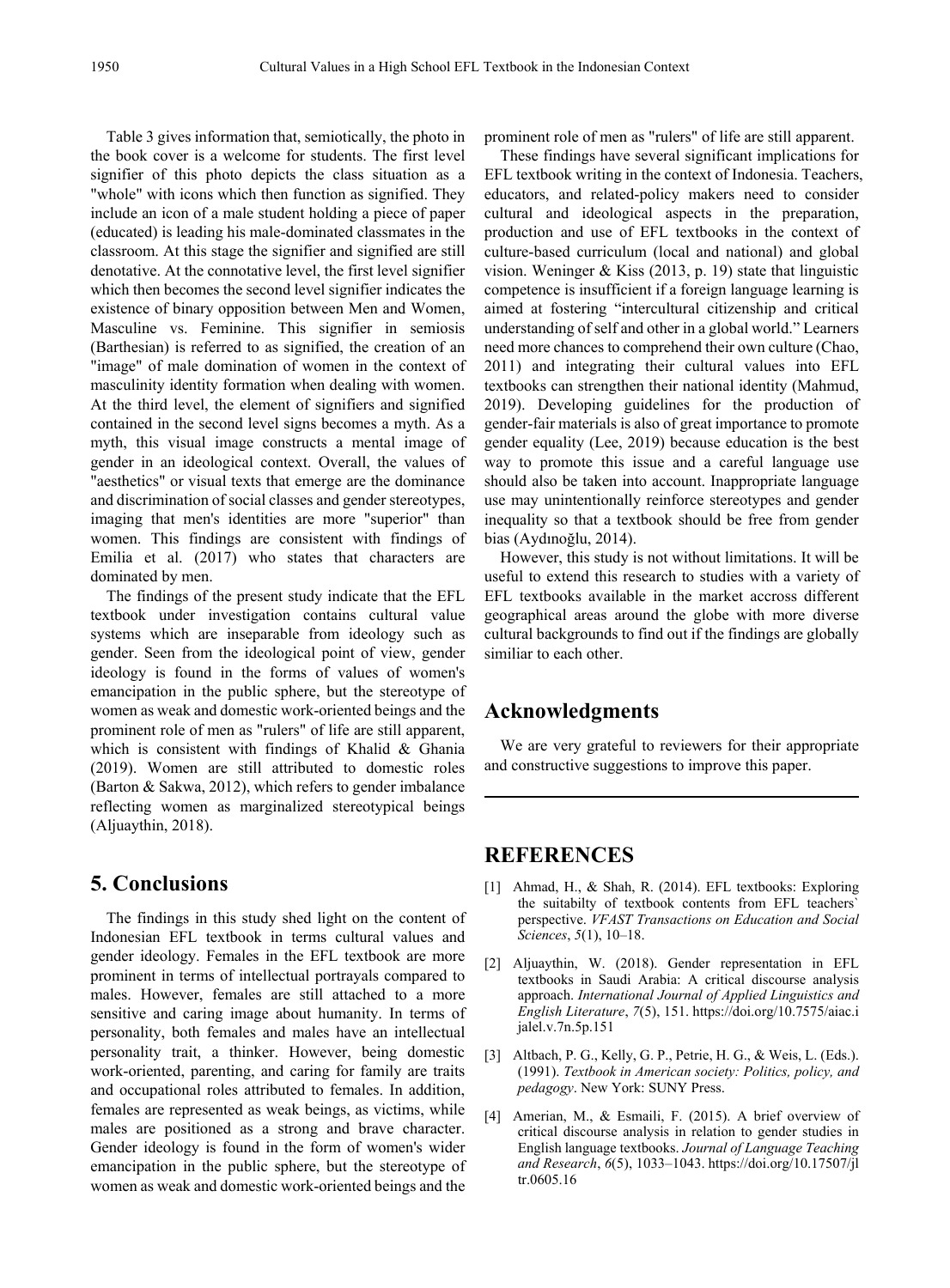- [5] Aydınoğlu, N. (2014). Gender in English language teaching coursebooks. *Procedia - Social and Behavioral Sciences*, *158*, 233–239. https://doi.org/10.1016/j.sbspro.2014.12.081
- [6] Barker, C. (2006). *Cultural studies: Teori dan praktik* (H. Purwanto, Ed.; Nurhadi, Trans.). Retrieved from http://opac.perpusnas.go.id/DetailOpac.aspx?id=50040
- [7] Barthes, R. (1985). *L'aventure semiologique*. Paris: Editions du Seuil.
- [8] Barton, A., & Sakwa, L. N. (2012). The representation of gender in English textbooks in Uganda. *Pedagogy, Culture and Society*, *20*(2), 173–190.https://doi.org/10.1080/14681 366.2012.669394
- [9] Bowen, G. A. (2009). Document analysis as a qualitative research method. *Qualitative Research Journal*, *9*(2), 27– 40. https://doi.org/10.3316/qrj0902027
- [10] Burton, M. (2014). Encyclopedia of critical psychology. In T. Teo (Ed.), *Encyclopedia of Critical Psychology*. https://doi.org/10.1007/978-1-4614-5583-7
- [11] Cahyati, S. S., & Rahmijati, C. (2017). Exploring local values and culture in English textbook. *Lingual: Journal of Language and Culture*, *4*(2), 1–6. https://doi.org/10.24843/ ljlc.2017.v04.i02.p07
- [12] Chao, T. (2011). The hidden curriculum of cultural content in internationally published ELT textbooks: A closer look at new American inside out. *Journal of Asia TEFL*, *8*(2), 189– 210.
- [13] Collins, J. (2009). Social reproduction in classrooms and schools. *Annual Review of Anthropology*, *38*(1), 33–48. https://doi.org/10.1146/annurev.anthro.37.081407.085242
- [14] Danesi, M. (1994). *Cool: the signs and meanings of adolescence* (pp. xiv, 168 p.). pp. xiv, 168 p. Retrieved from file://catalog.hathitrust.org/Record/002952546
- [15] Danesi, M., & Perron, P. (1999). *Analyzing cultures: An introduction and handbook*. Bloomington and Indianapolis: Indiana University Press.
- [16] Demir, Y., & Yavuz, M. (2017). Do ELT coursebooks still suffer from gender inequalities? A case study from Turkey. *Journal of Language and Linguistic Studies*, *13*(1), 103– 122.
- [17] Dijk, T. A. van. (1998). *Ideology: A multidisciplinary approach*. https://doi.org/10.4135/9781446217856
- [18] Doddy, A., Sugeng, A., & Effendi, E. (2008). *Developing English competencies for senior high school (SMA/MA)*. Jakarta: Pusat Perbukuan Departemen Pendidikan Nasional.
- [19] Emilia, E., Moecharam, N. Y., & Syifa, I. L. (2017). Gender in EFL classroom: Transitivity analysis in English textbook for Indonesian students. *Indonesian Journal of Applied Linguistics*, *7*(1), 206–214. https://doi.org/10.17509/ijal.v7 i1.6877
- [20] Faris, I. N. I. (2014). Cultural content analysis of an English textbook for senior high school grade three in Cianjur, West Java. *Journal of English and Education*, *2*(2), 14–25. Retrieved from http://ejournal.upi.edu/index.php/L-E/articl e/view/4599
- [21] Farzaneh, N., Kohandani, M., & Nejadansari, D. (2014). A

textbook evaluation of socio-cultural contexts in Top Notch Series. *International Conference on Current Trends in ELT - Procedia - Social and Behavioral Sciences*, *98*, 472–481. https://doi.org/10.1016/j.sbspro.2014.03.442

- [22] Griffiths, G., Menin, S., Ashcroft, B., Ashcroft, F. M., Griffiths, G., & Tiffin, H. (1989). *The Empire writes back: Theory and practice in post-colonial literatures* (2nd ed.). Routledge.
- [23] Hatim, B., & Mason, I. (1997). The translator as communicator. In *The Translator as Communicator*. https://doi.org/10.4324/9780203992722
- [24] Hatim, B., & Munday, J. (2004). *Translation: An advanced resource book*.https://doi.org/10.1017/CBO978110741532 4.004
- [25] Hollenback, M. D. (2017). A critical look at culture in EFL textbooks in Japan. In A. Clements, Krause, & H. Brown (Eds.), *Transformation in Language Education*. Tokyo: JALT.
- [26] Hornby, A. S., Wehmeier, S., & Ashby, M. (Ed.). (2000). *Oxford advanced learner's dictionary (OALD)* (6th ed.). Oxford: Oxford University Press.
- [27] Islam, K. M. M., & Niaz, A. M. (2016). Gender stereotypes and education: A multi-country content analysis study of secondary school textbooks. *UCLA Thinking Gender Papers*.
- [28] Khalid, Z., & Ghania, O. (2019). Gender positioning in the visual discourse of Algerian secondary education EFL textbooks: Critical image analysis vs teachers' perceptions. *Journal of Language and Linguistic Studies*, *15*(3), 773– 793. https://doi.org/10.17263/jlls.631510
- [29] Lee, J. F. K. (2019). In the pursuit of a gender-equal society: Do Japanese EFL textbooks play a role? *Journal of Gender Studies*, *28*(2), 204–217.https://doi.org/10.1080/09589236. 2018.1423956
- [30] Lekawael, R. F. J., Emzir, E., & Rafli, Z. (2018). The cultural values in texts of English coursebooks for junior high school in Ambon, Moluccas, Indonesia. *Advances in Language and* Literary Studies, 9(2), 24–30. https://doi.org/10.7575/aiac.alls.v.9n.2p.24
- [31] Mahmud, Y. S. (2019). The representation of local culture in Indonesian EFL textbooks: Rationales and implications. *Indonesian EFL Journal*, *5*(2), 61–72. https://doi.org/10.25 134/ieflj.v5i2.1727
- [32] *National Education System of the Republic of Indonesia*. , Pub. L. No. 20 (2003).
- [33] Parlindungan, F., Rifai, I., & Safriani, A. (2018). The representation of Indonesian cultural diversity in middle school English textbooks. *Indonesian Journal of Applied Linguistics*, *8*(2), 289–302. https://doi.org/10.17509/ijal.v8 i2.13276
- [34] Radic-Bojanic, B., & Topalov, J. (2016). Textbooks in the EFL classroom: Defining, assessing and analyzing. *Review Paper*, *XLVI*(3), 137–153. https://doi.org/10.5937/zrffp46-12094
- [35] Setyono, B., & Widodo, H. P. (2019). The representation of multicultural values in the Indonesian Ministry of Education and Culture-Endorsed EFL textbook: a critical